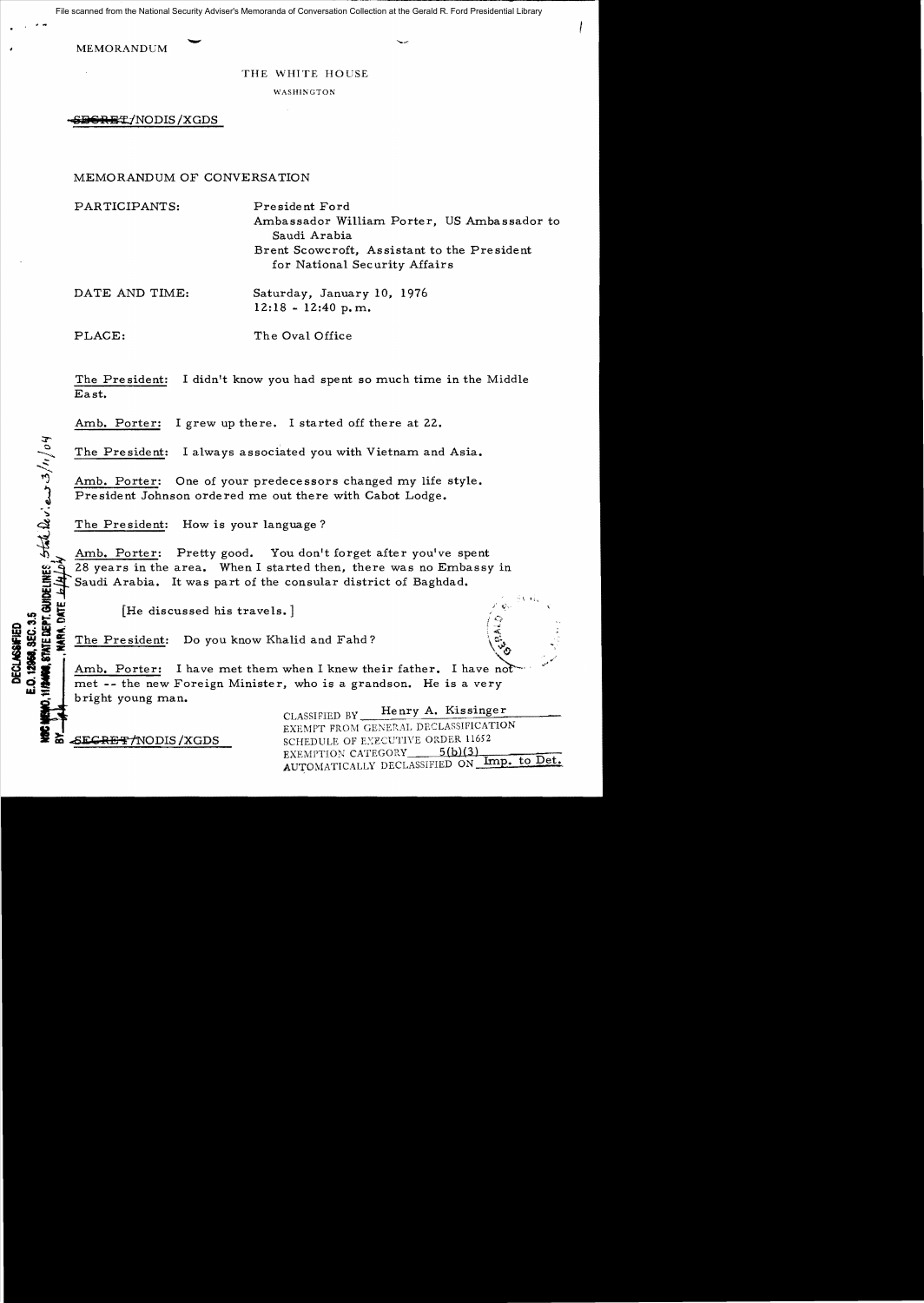# - - · .... **-BLIKE-LINDIS AND AINTIFULITY AND AINTIFULITY CONTRACT AIR ON A 2**

It is amazing to see we now have over 20,000 Americans there. And no cultural shock. There is no night life, no drinking, etc. - - but still no problems.

The President: We don't have many military there, do we?

Amb. Porter: There are several missions of different types. They pay for everything. We have two problems. One is their reluctance to let Jews into the country. The other is the *boycott.* They say they are paying and they want to do business with whom they wish. They say they can't distinguish between Jews and Zionists.

They take the position they are sovereign too and they don't want to be pushed too hard.

The Pre sident: I think we can handle it within the Executive Branch but there are a lot of outside pressures and lawsuits, which are causing most of the problem.

Amb. Porter: We have influence with the Saudis and we can influence them, but we have to do it right.

The President: We are glad to have *you* there and I know you will do an outstanding job.

Amb. Porter: It will take some handholding but I know how to do it.

The President: Please tell them of my determination to keep the diplomacy moving to a settlement.



 $\mathbf{EGRET}$  *f*NODIS /XGDS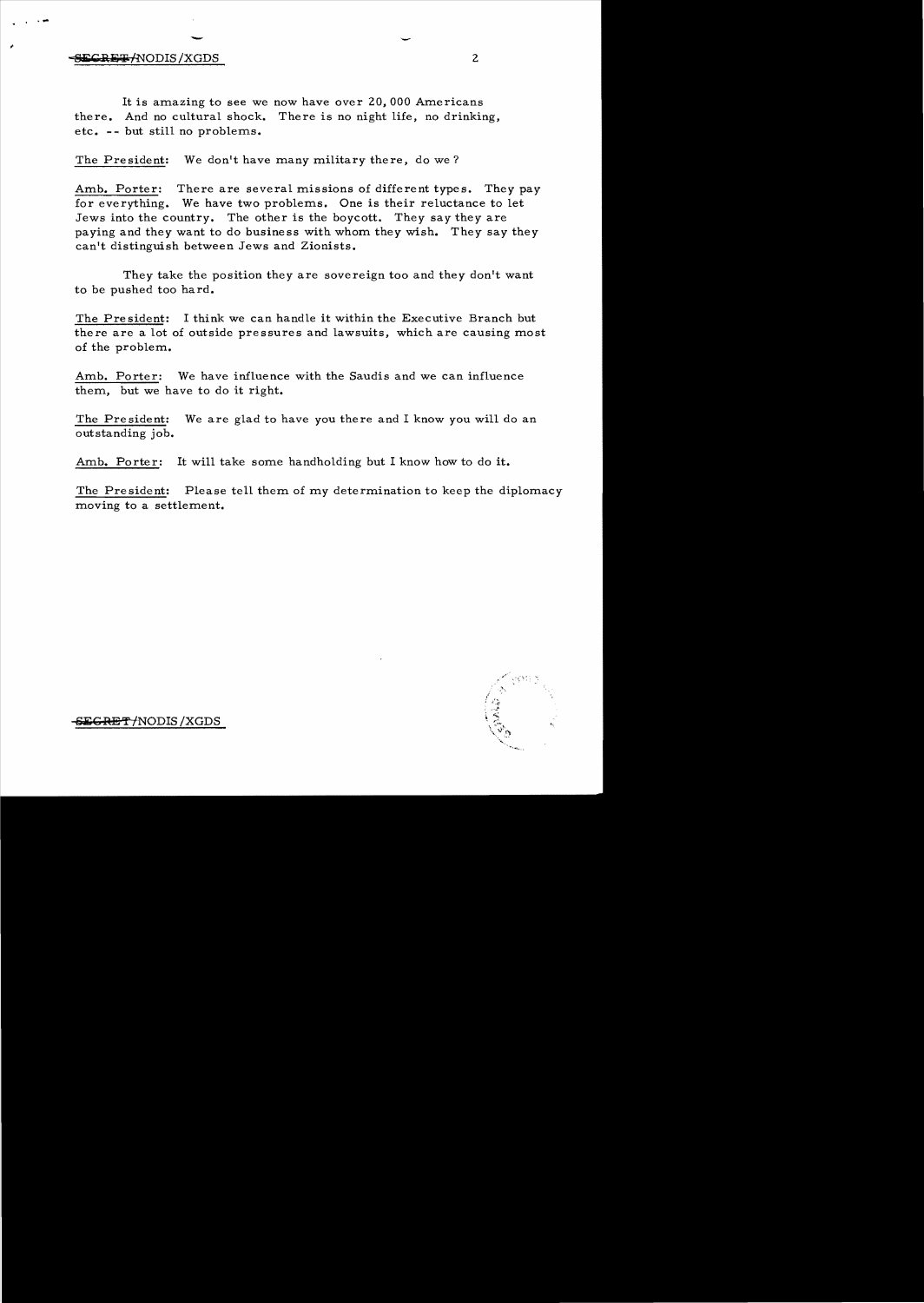**MEMORANDUM** 

## THE WHITE HOUSE

WASHINGTON

## <del>SECRET</del>/NODIS/XGDS

## MEMORANDUM OF CONVERSATION

PARTICIPANTS:

President Ford Ambassador William Porter. US Ambassador to Saudi Arabia Brent Scowcroft. Assistant to the President for National Security Affairs

Sommett file

DATE AND TIME:

Saturday, January 10, 1976  $12:18 - 12:40 p.m.$ 

PLACE:

**HIR488, STATE DEPT. GUIDELINI:** STATE De v. eu 3/1/0M

E.O. 12958, SEC. 3.5 **DECLASSIFIED** 

The Oval Office

I didn't know you had spent so much time in the Middle The President: East.

I grew up there. I started off there at 22. Amb. Porter:

The President: I always associated you with Vietnam and Asia.

Amb. Porter: One of your predecessors changed my life style. President Johnson ordered me out there with Cabot Lodge.

How is your language? The President:

Amb. Porter: Pretty good. You don't forget after you've spent 28 years in the area. When I started then, there was no Embassy in Saudi Arabia. It was part of the consular district of Baghdad.

[He discussed his travels.]

The President: Do you know Khalid and Fahd?

Amb. Porter: I have met them when I knew their father. I have not met -- the new Foreign Minister, who is a grandson. He is a very bright young man.

SEGRET/NODIS/XGDS

Henry A. Kissinger CLASSIFIED BY EXEMPT FROM GENERAL DECLASSIFICATION SCHEDULE OF EXECUTIVE ORDER 11652 EXEMPTION CATEGORY 5(b)(3) AUTOMATICALLY DECLASSIFIED ON Imp. to Det.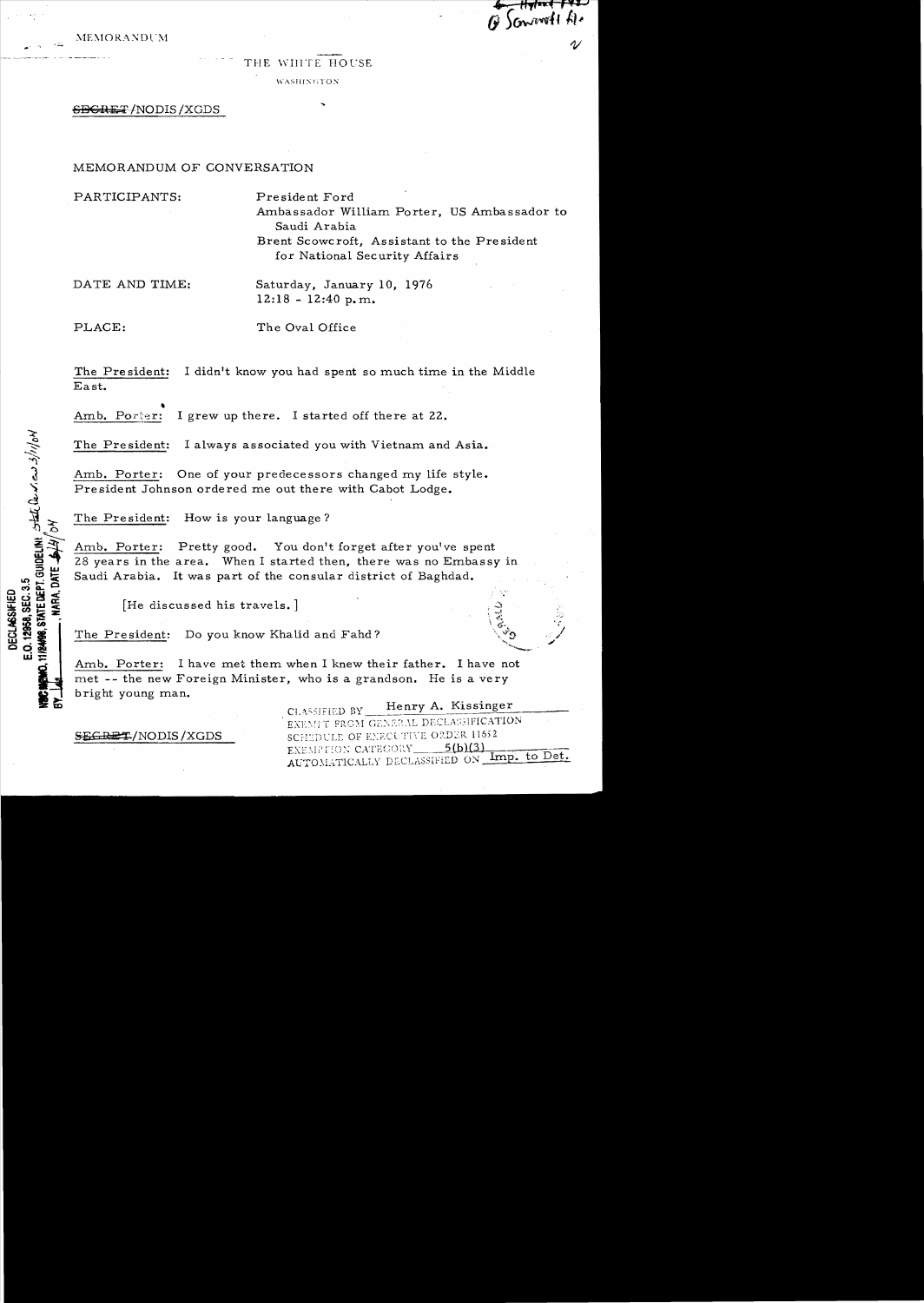Bree / Amb Wan. Porter PIS hart have you had spent or work Time in - KAL Par 2 pour up there , Started off there are 2. P. deling sorr, que v (VN + asia Contact funly P Har to you language. la fresta pard. You dont forget after 28 gro me conca. When I started the three was in endingun SA. It was party a countre (Depend his travels) P. Do pa home Kolutiv + Filed Ihave met the when  $k$ , Ithraware then I have to This forthe. Show not not now For, who is a pandron. He is very - longhet young (simind Kholid; Fahl, etc). Homany to the we won't have no zone anne this. and we contained shock. There is To un joit lige, une dernburg, etc - lout no purblimes. P, les elait have name militar tur de con? Pa Trunan sured concessions foly types Than wat town to pay for enough ce vi moise l'probo dévenis retoutant à bit Jeux mots a county. The other is a by with. Things on they paying + they want to de bring ECUMBISIFIL E.O. 12958, SEC. 3.5 NSC MEMO, 11/24/98, STATE DEPT. GUIDELINES, Statele view 3/11/04 NARA DATE  $\frac{1}{2}$  0 M